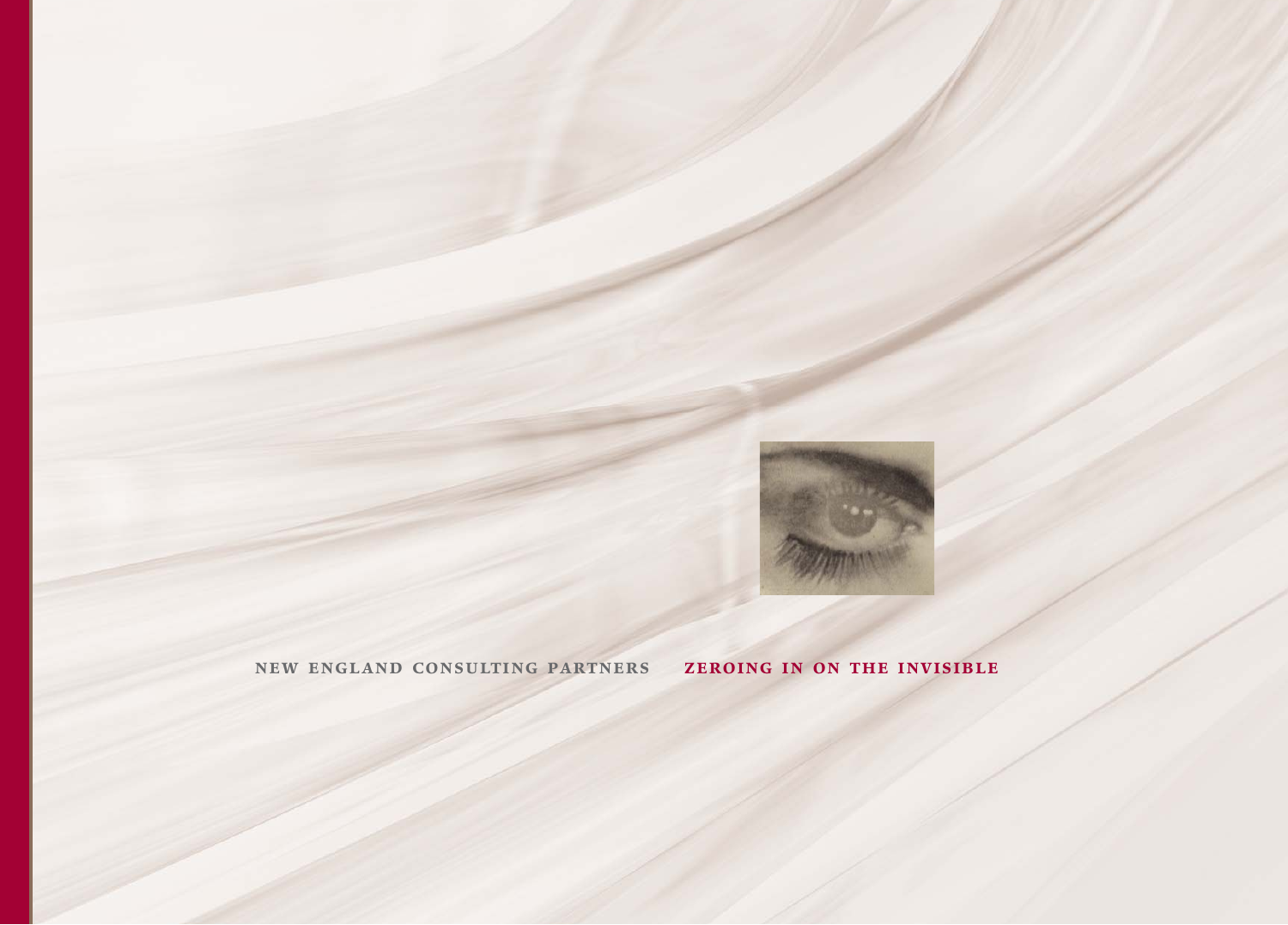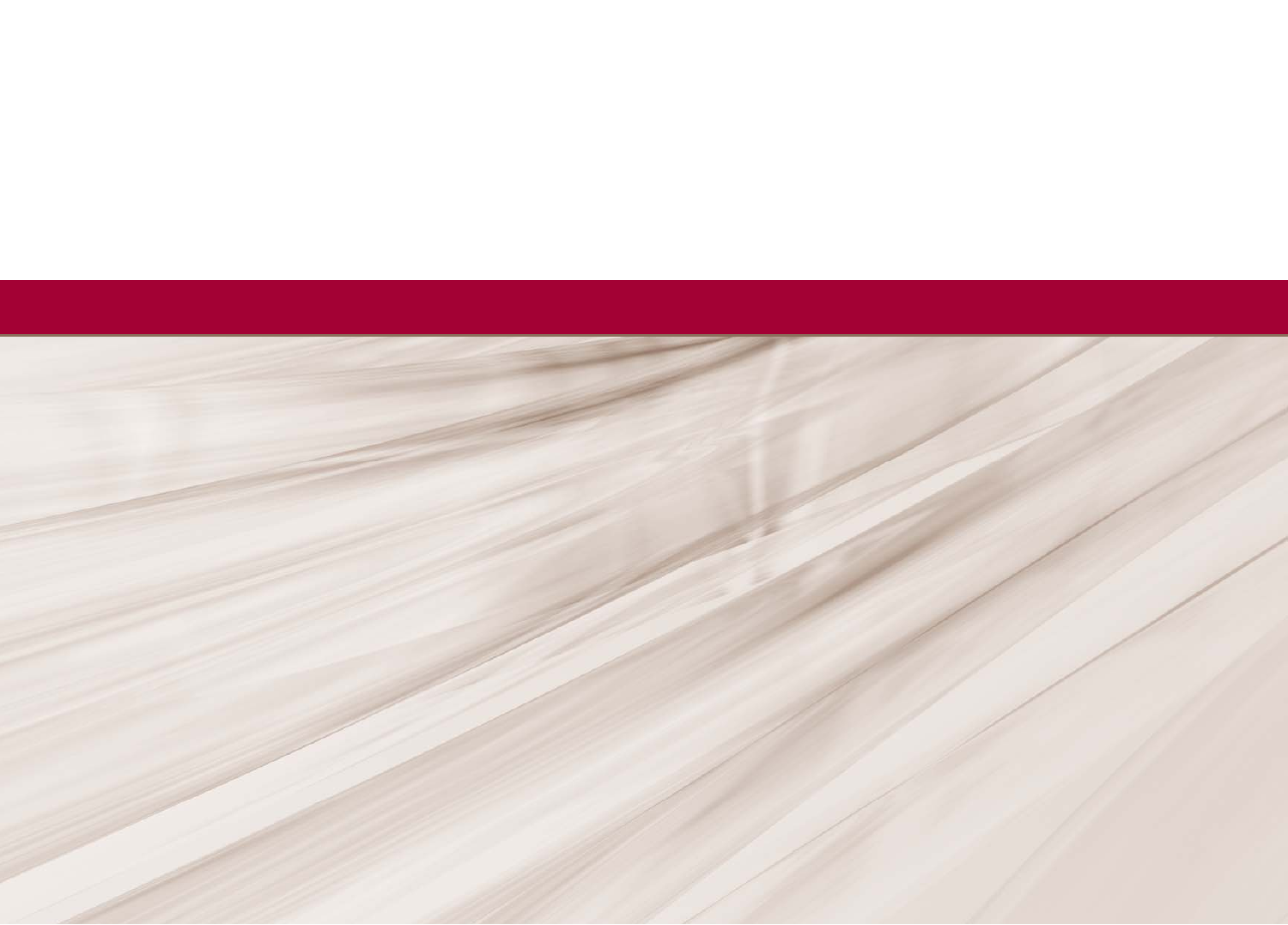#### **Stabilize the company first**

When we walk in the door, we often step directly into the middle of a crisis. The trade is stretched and working capital has dwindled due to shrinking sales, aged receivables or stale inventory. The company may even be on the verge of shutting down. Our primary focus is returning the business to a cash neutral or cash positive position immediately.

Within days (not weeks), our team of professionals analyzes the situation and creates short term action plans. Almost all include reducing costs right away, minimizing stakeholder exposure, preserving customer relationships and protecting company assets.

NECP's proprietary methodology, developed by founder Tom Desmond, enables us to look not only at the numbers but beyond them as well. We review your systems, employees and processes in order to uncover fundamental issues that go undetected by company owners and managers.

We refer to our ability to discover what's really going on as "Zeroing in on the Invisible."

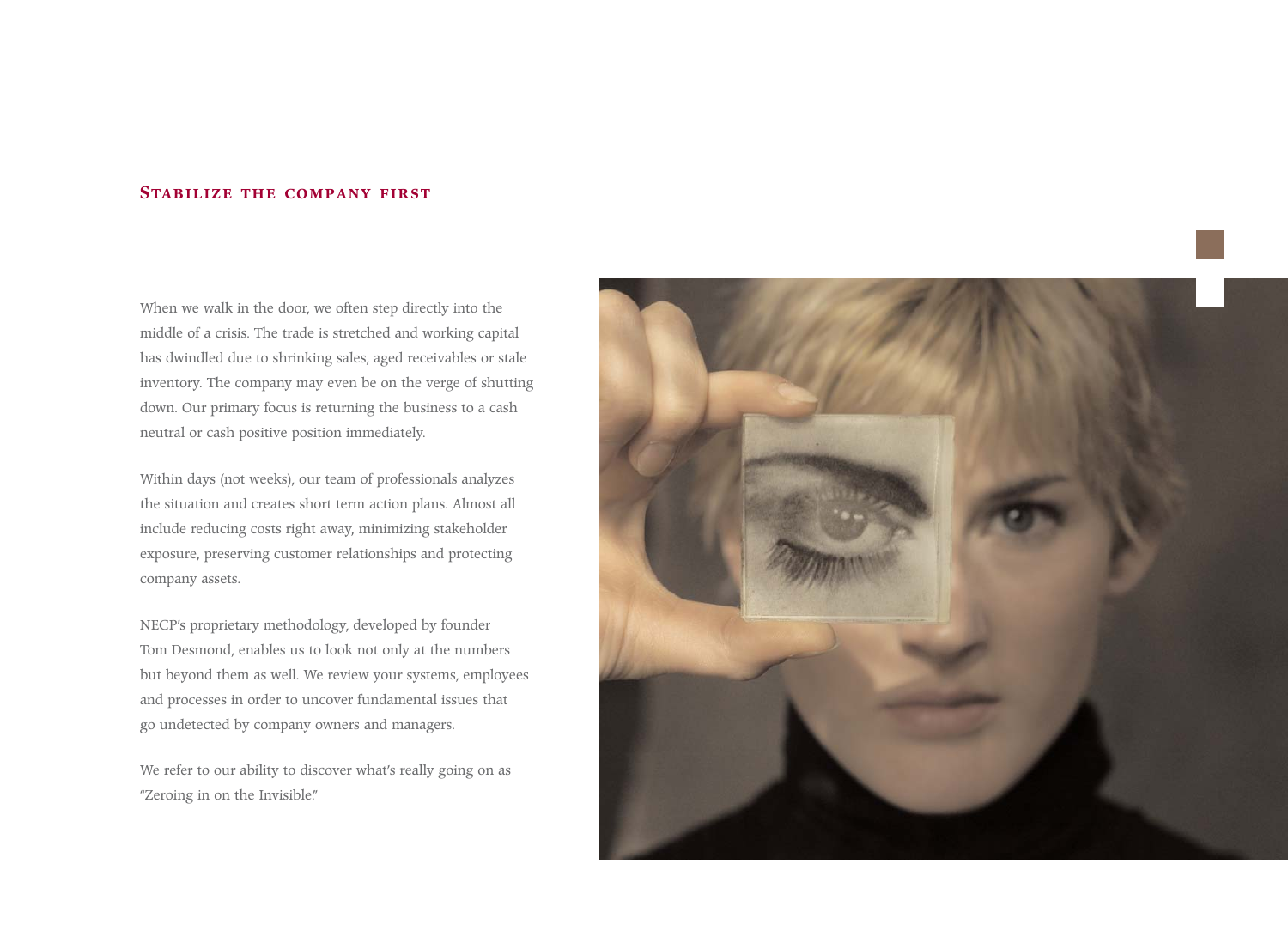#### **We identify the underlying issues**

*But then what?* 

Returning the business to a cash positive position is just the beginning for NECP. Our job isn't complete until the company is well on its way to a sustainable recovery. This requires pinpointing the true cause of the problems and then devising a long-term plan that entails realistic and achievable recovery strategies.

strate stable operations. Although we often encounter the same issues from one client to the next, each long-term plan is predicated on a company's unique operational situation, objectives and resources. Once the plan is mapped out, we can assist with its implementation and provide continuous support. At times, we may negotiate with vendors and lenders until cash flow improves. Most importantly, we'll stay involved until the company "turns the corner" and starts to demonstrate stable operations.

These common clues may sound like fundamental problems but they're almost always symptomatic:

- Irreconcilable discrepancies between revenues and cash flow
- Unexplained deterioration in margins related to high volume or growth product lines
- Significant and sometimes inexplicable drop in sales
- Payroll costs that appear unusually high or weighted too heavily in one area
- Lack of clear direction or leadership
- Lack of organized sales plans & compensation
- Lack of inventory controls or focus on material costs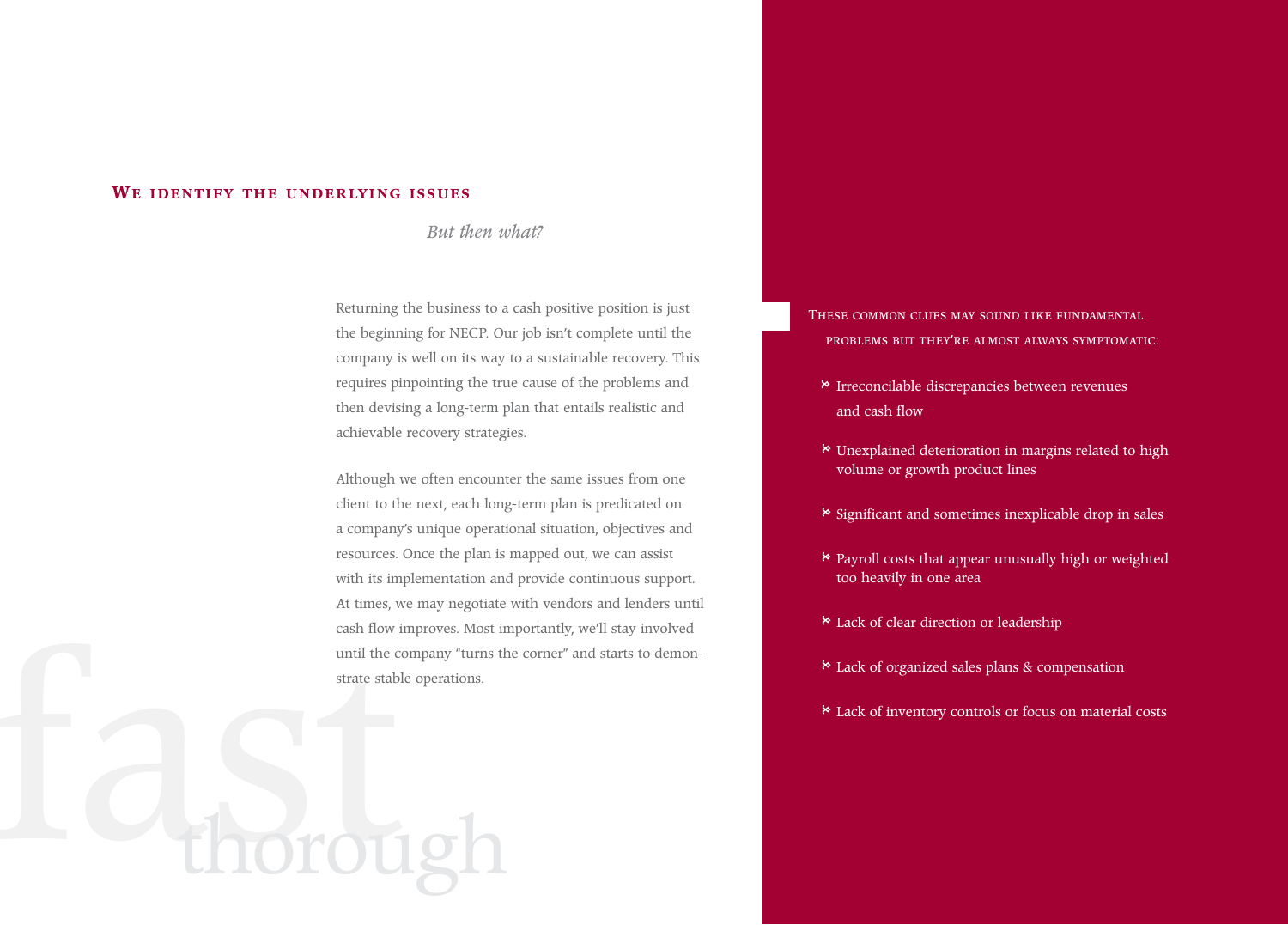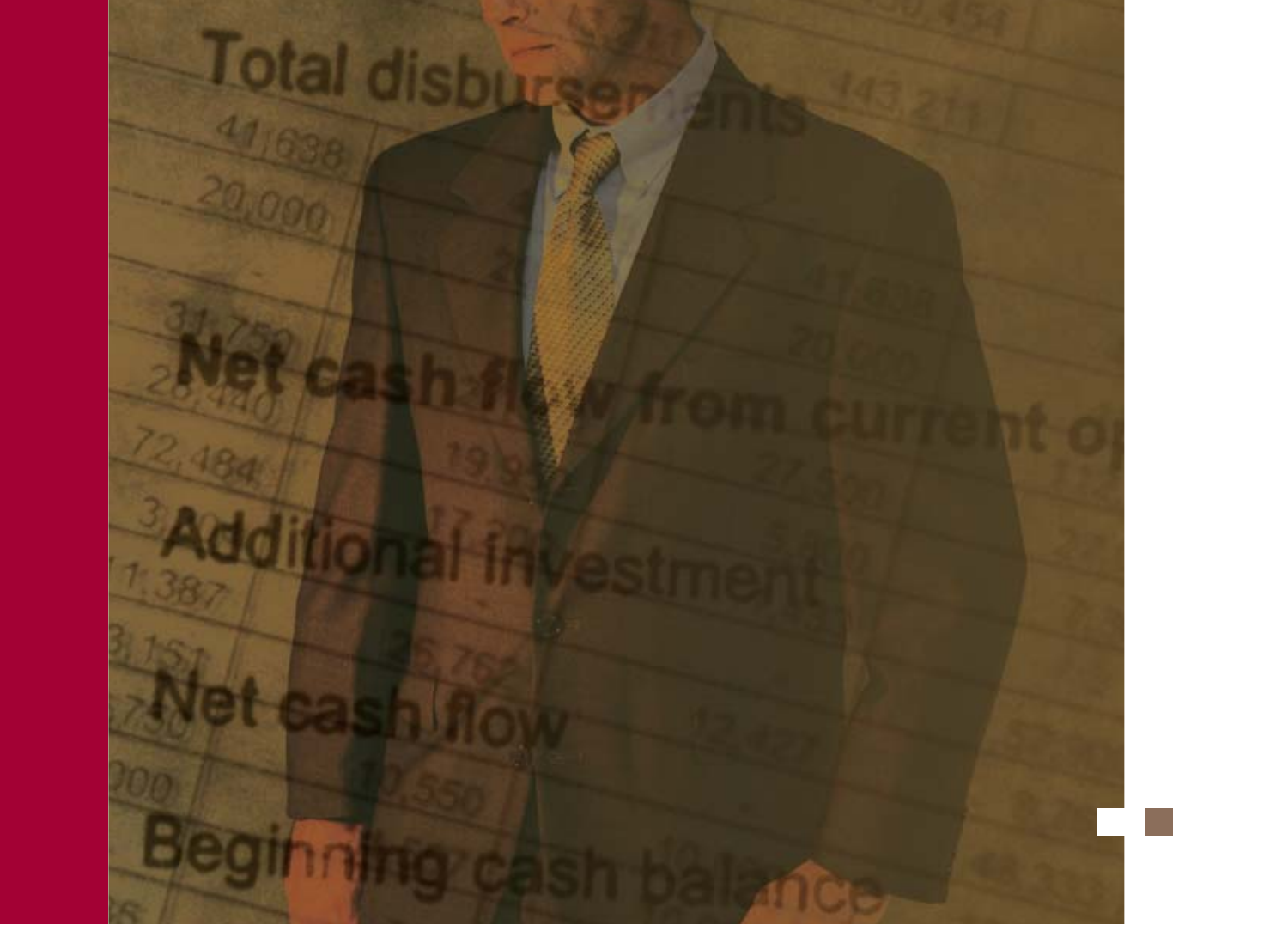#### **Ultimately, all companies succeed or fail for the same reason**

*People and the decisions they make*

**Or, in some cases, don't make.** A critical and unique aspect of NECP's approach is the emphasis we place on people. While our CPAs focus on cash flow, other staff members tackle issues surrounding debtors, operations, and the human resources side of the equation. Unfortunately, problem areas can sometimes be linked to specific managers, employees or even principals.

A particularly difficult but necessary aspect of the human element is dealing with employee fears and anxieties. We face them head-on by communicating honestly with everyone. We're careful to be forthright and to follow up on our words with actions that prove employees can trust what we say.

Equally important and central to a successful recovery is the willingness of key personnel to do whatever it takes to implement the action plan and put the company back on its feet. Part of our job is to help identify these people and to provide the guidance and support they may need.

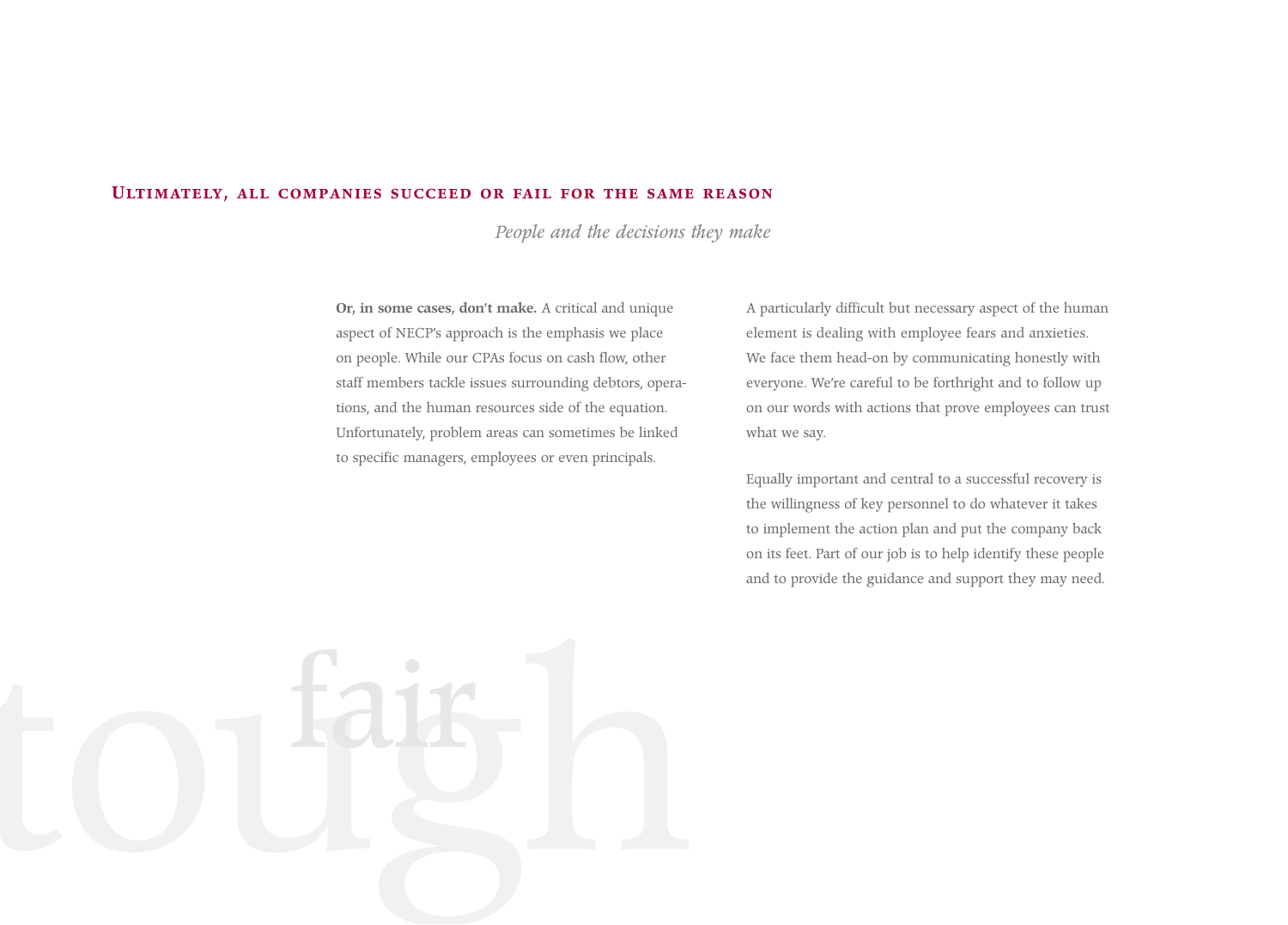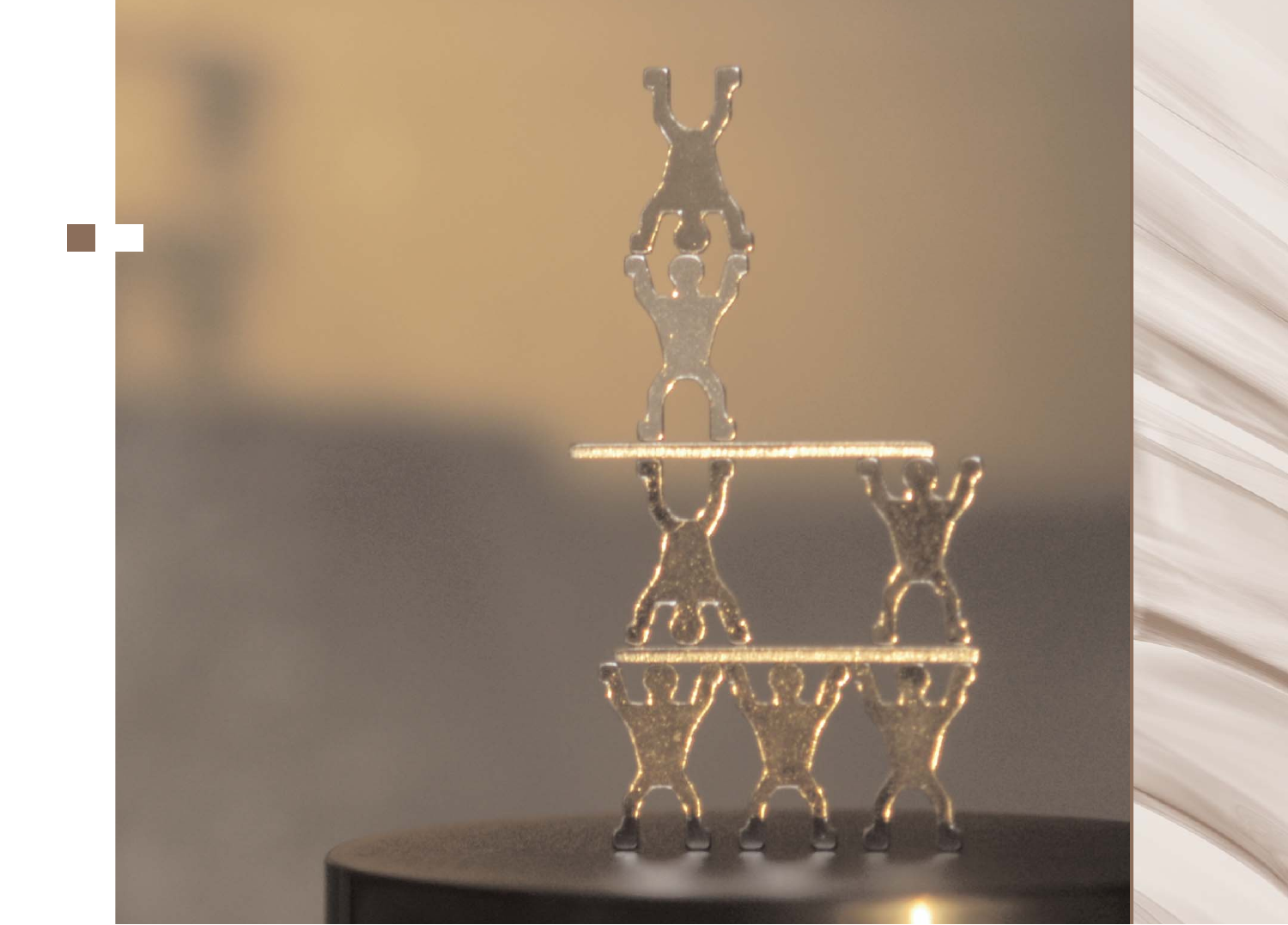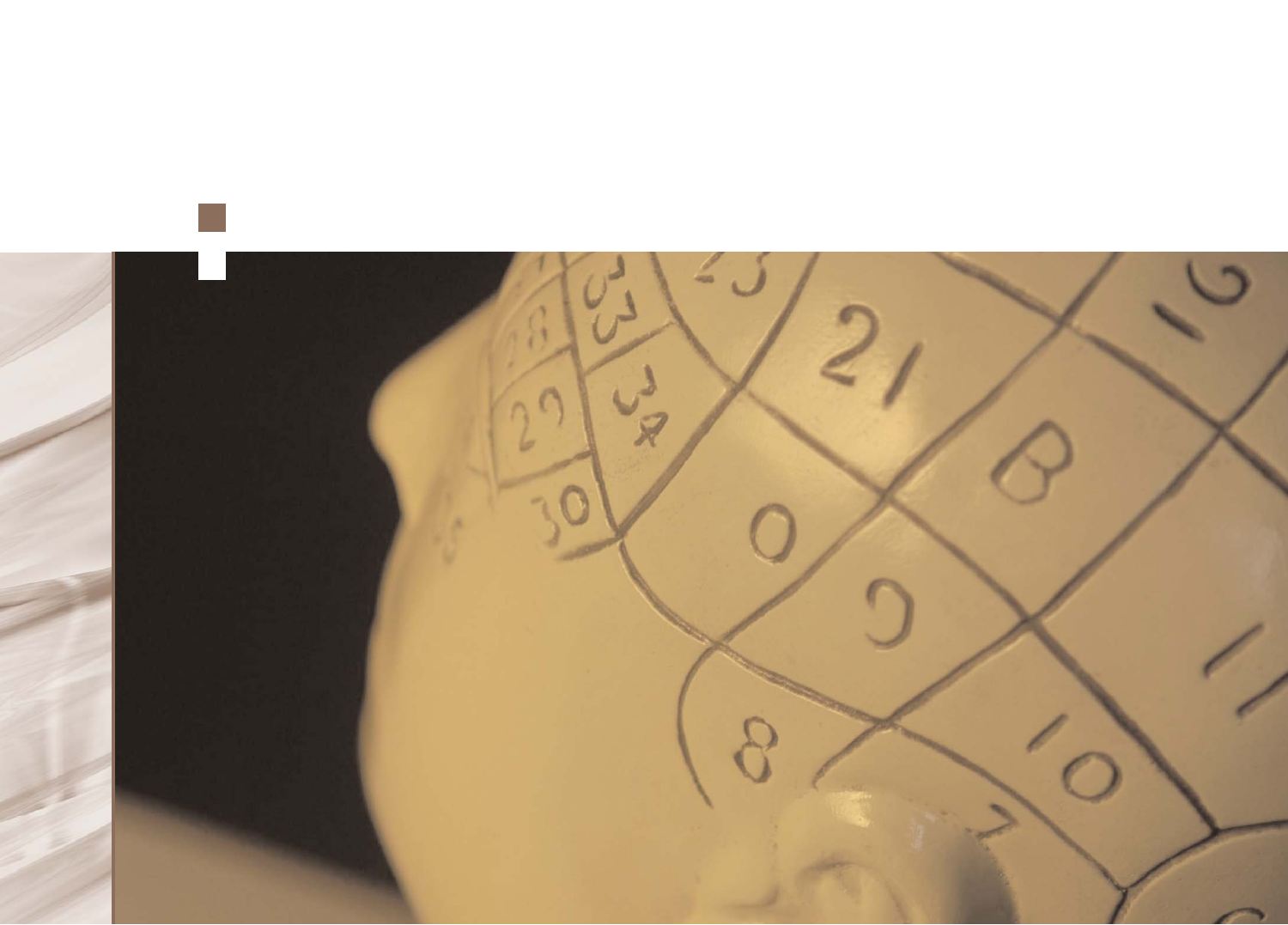#### **Consulting services & deliverable products**

NECP provides value added consulting services to meet the short term and long term needs of our clients. A typical engagement entails a thorough, written business assessment and action plan along with a 13 week cash-flow report. Ongoing services include implementation of action plan items, interim management, vendor management, debt restructuring and refinancing. These are conducted daily, weekly or monthly depending on the situation.

#### *Crisis Management*

- Cash Flow Management
- Creditor/Vendor Negotiations
- Bankruptcy Strategies & Support
- Cost-reduction Analysis & Implementation
- Debt Restructuring
- Interim Management/ Controllership
- Financial Assessment
- Accounting Systems & Controls
- Loan Purchase/Sale Due Diligence

# *Productivity Optimization*

- FOCUSSEC<br>
CUSSEC<br>
Proauctivity Optim<br>
Designess Evolution<br>
Business Stabilizati<br>
Operation<br>
Operation<br>
Operation<br>
Operation<br>
Operation<br>
Restruction<br>
Operation<br>
Restruction<br>
Operation<br>
Restruction<br>
Restruction<br>
Restruction<br> • Operational Efficiencies
	- Business Evolution
	- Business Stabilization
	- Operations Restructuring

# *Strategic Planning*

- Revenue Growth
- Strategic Sales & Buyouts
- Divestitures
- Product/Service Rationalization
- Vertical/Horizontal Market Expansions

# *Sales & Marketing*

- Customer Relationship Management
- Sales Force Development
- Sales & Marketing Alignment
- Partner Audits/Assessment
- Strategic Marketing
- Communications Plans
- Intra/Internet Marketing Strategies

# *Human Resources/ Executive Coaching*

- Crisis Employee Communications
- Management/Employee Evaluations
- Board Development
- Leadership Development
- Team Development
- Ownership Transition/ Succession

#### *Reports*

- Detailed Assessments & Recommendations
- Due Diligence Business Reviews
- 13 Week Cash Flow Reports
- Industry Research & Trend Analysis
- Validation of Management Prepared Forecasts
- Liquidation Analysis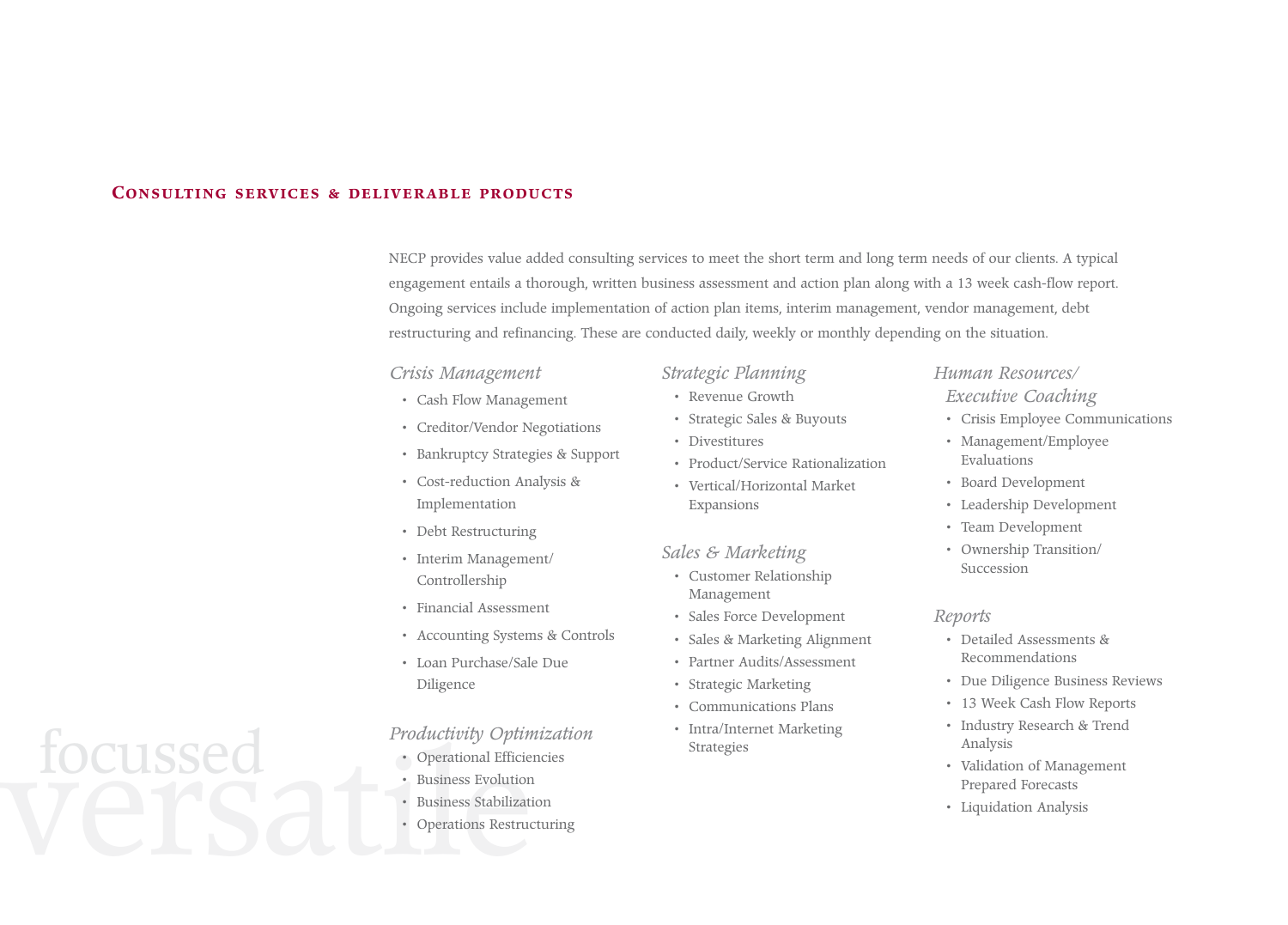#### **Time and money are running out**

*And with them go your options* 

There are a number of different strategic actions we can recommend to help save a company. However, as the situation worsens, the less viable they become. The sooner you bring in NECP, the better the chances of executing a successful turnaround.

When you call, we will set up an immediate meeting. We will come to you, no matter where you're located, walk you through our proprietary methodology, and explain exactly how we intend to stabilize your company while we zero in on the invisible and provide a long-term plan that will put you back on the road to profitability.

Over the past 5 years, NECP has been providing value added consulting services to private and public companies operating in a variety of industries. Clients range in size from \$1 million to \$800 million in annual sales and are located throughout the United States.

**TELECOMM MANUFACTURING** Packaged Foods High Technology PRINTING

Automotive Supply **PLASTICS TRANSPORTATION** E-commerce **CONSTRUCTION**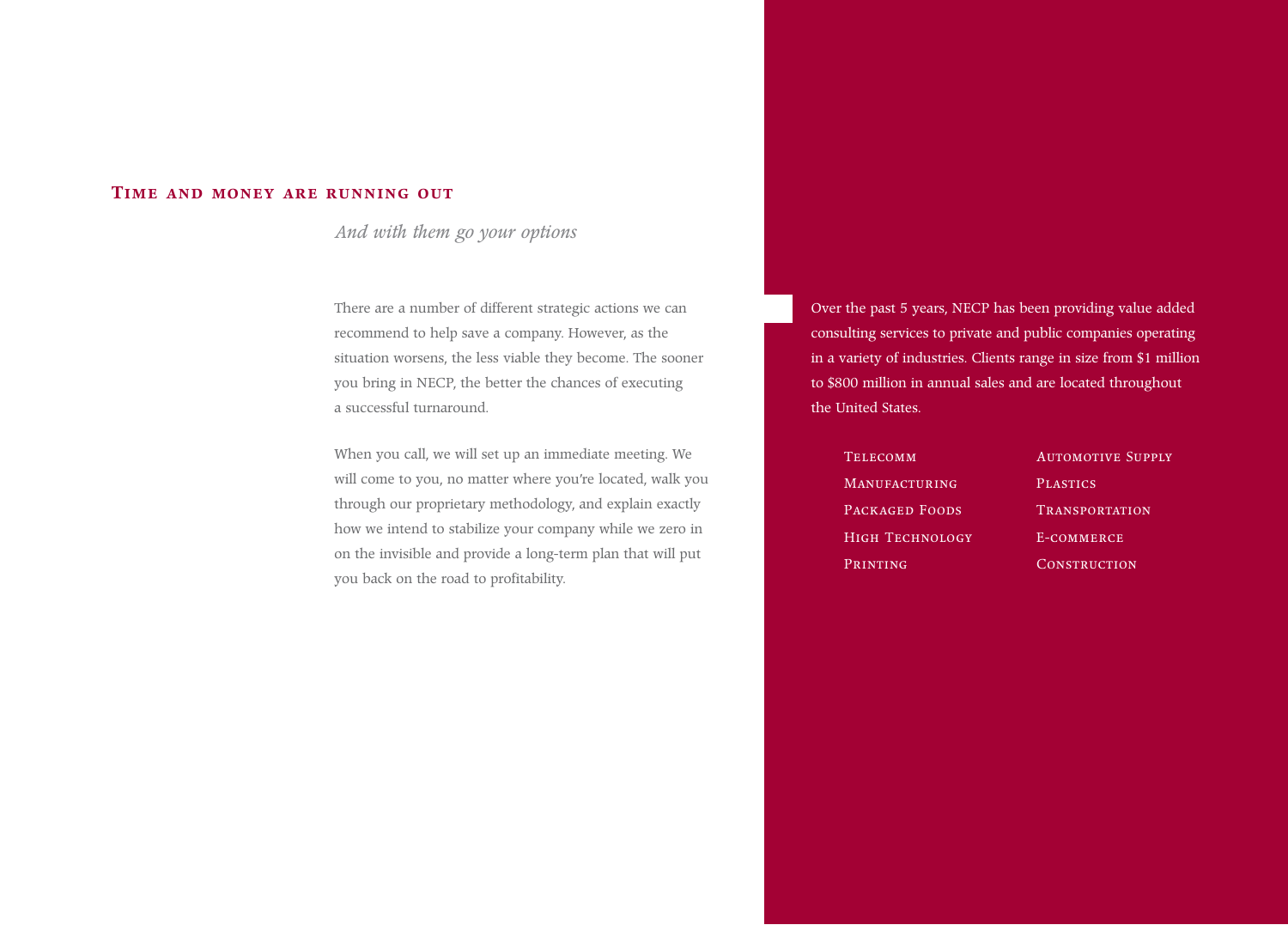